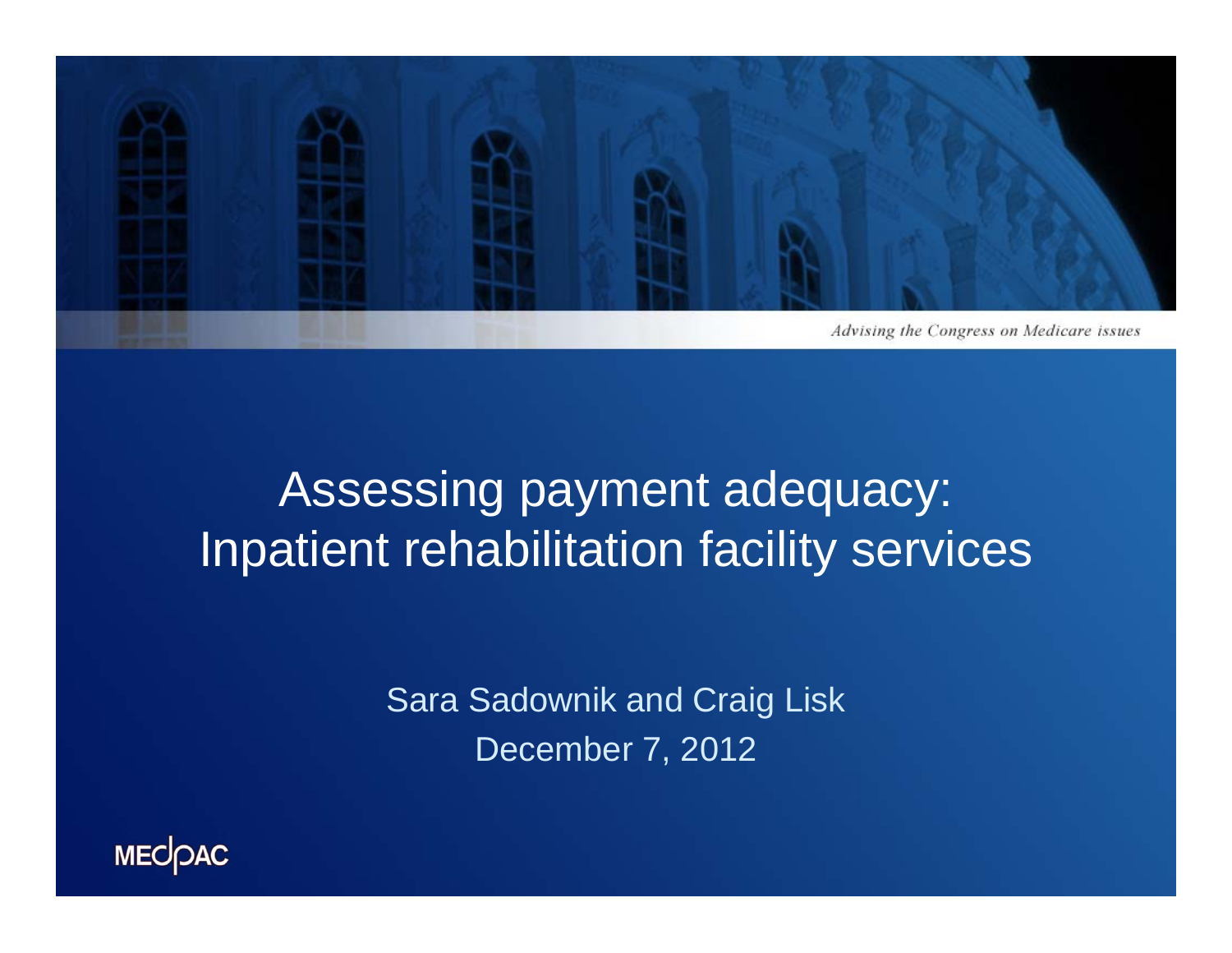#### Inpatient rehabilitation facilities

- **Provide intensive rehabilitation**
- **IRFs are hospital-based or freestanding** 
	- Hospital-based IRFs represent 80% of facilities, but only 55% of Medicare IRF discharges
- **Medicare FFS is the largest payer** 
	- 62% of IRF cases
	- \$6.46 billion in expenditures (2011)
- **IRF PPS established in 2002 (BBA)**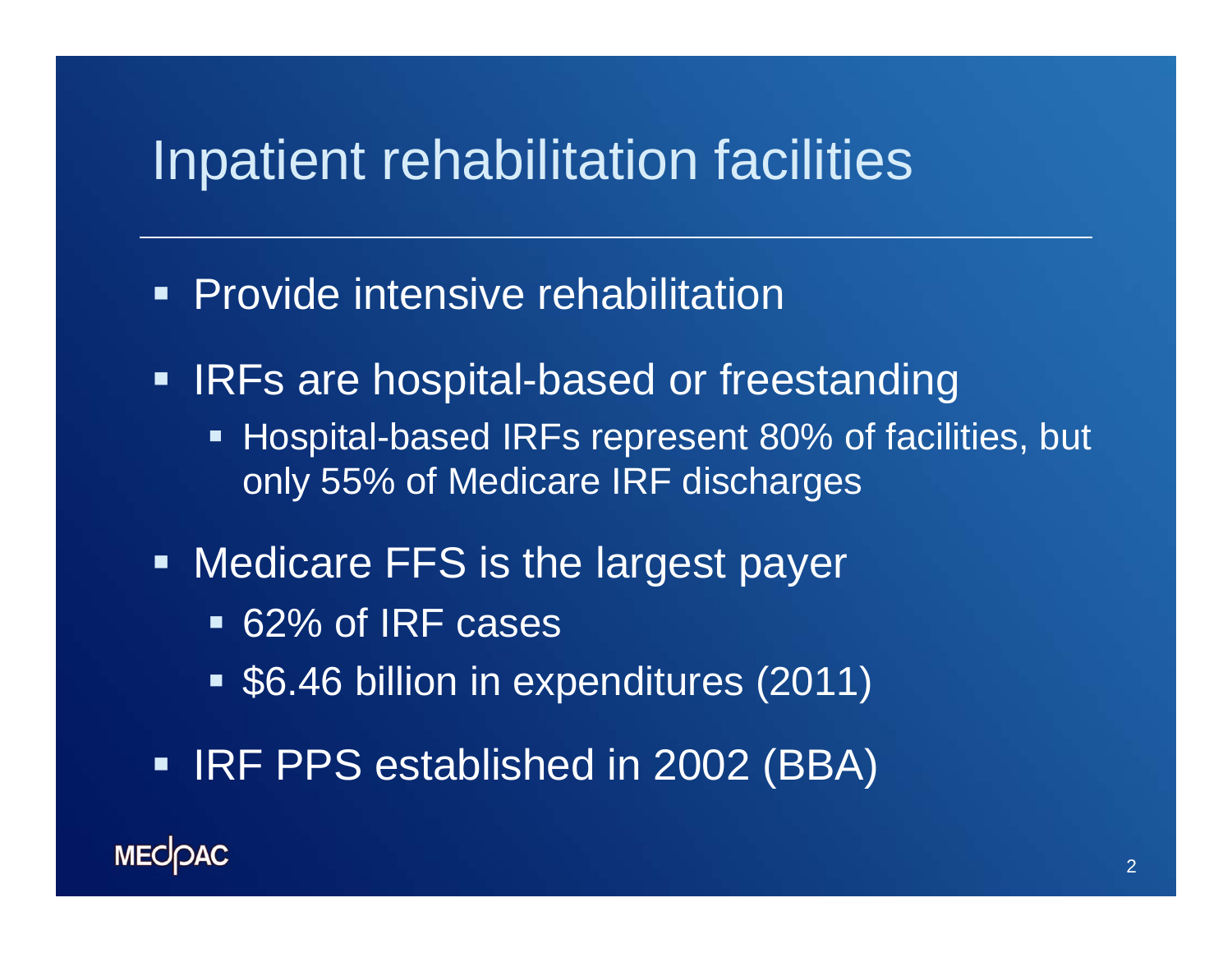## IRF criteria

#### $\blacksquare$ Patients must

- **Require at least two types of therapy**
- **Tolerate 3 hours of therapy per day**

#### $\blacksquare$ IRFs must

- **Have a medical director of rehabilitation**
- **Screen patients within 48 hours prior to admission**
- **Have an interdisciplinary team approach**
- Meet the compliance threshold (60 percent rule)
	- Volume and patient mix sensitive to policy changes
	- Major joint replacement cases shifted to SNFs and HHAs

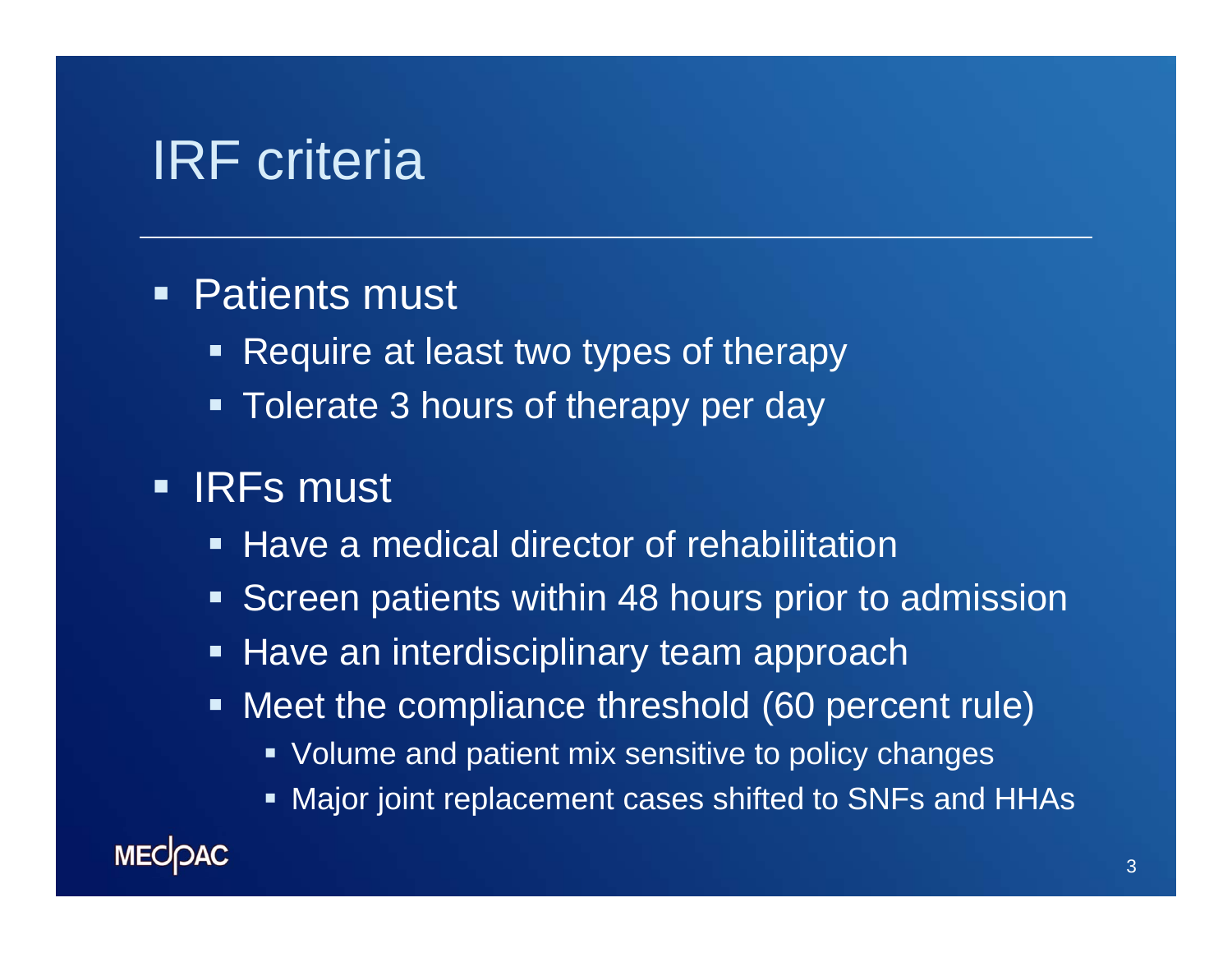# Assessing adequacy of IRF payments

#### ■ Access to care

- **Supply of facilities, number of rehabilitation beds,** and occupancy rates
- **Volume of services**
- **Quality of care**
- **Access to capital**
- **Payments and costs**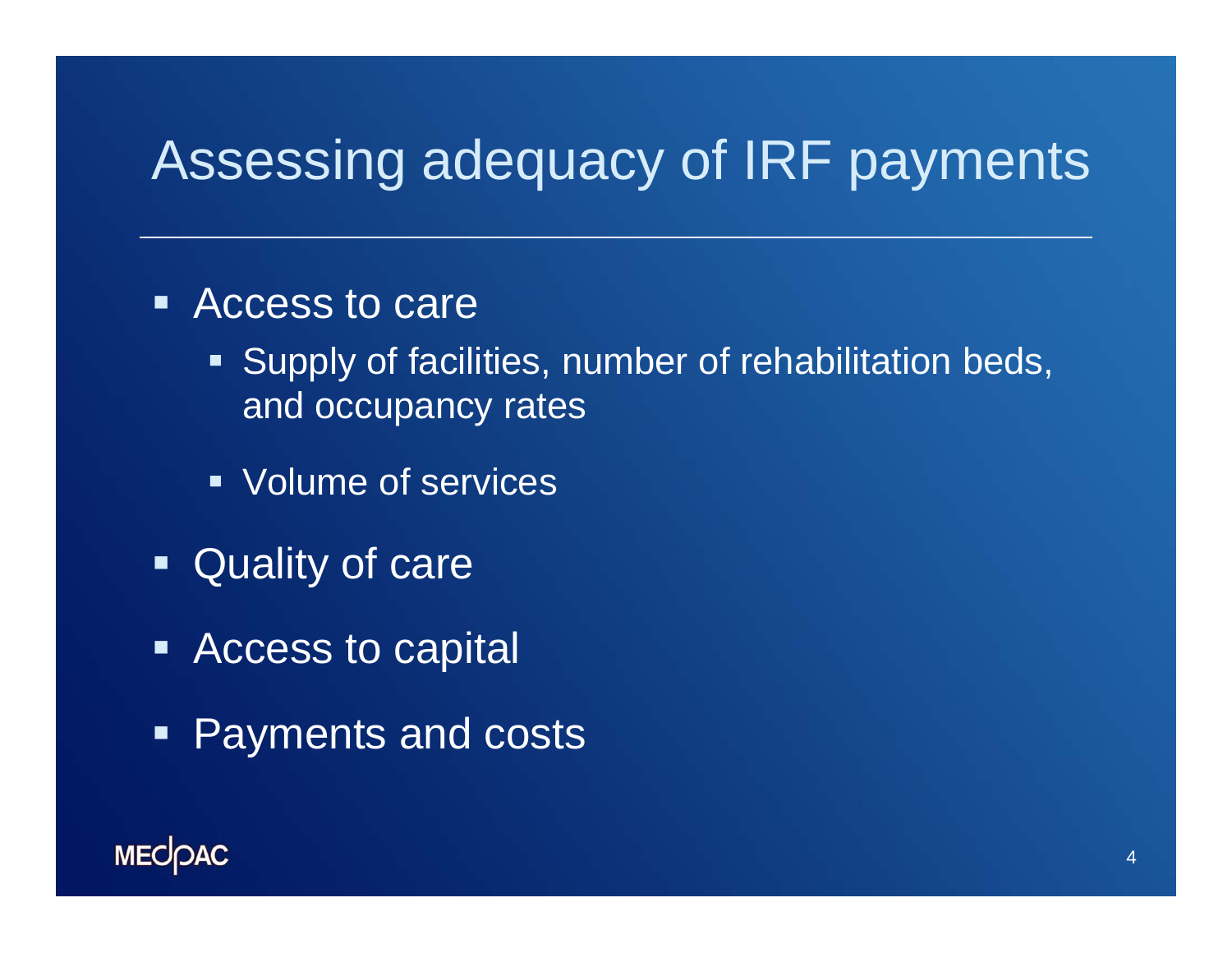## IRF capacity and supply continued to decline slightly in 2011

|                       |        |        |        |                               | Average annual<br>change |           |
|-----------------------|--------|--------|--------|-------------------------------|--------------------------|-----------|
|                       | 2008   | 2010   | 2011   | Percent of<br><i>industry</i> | $'08-'10$                | $10 - 11$ |
| <b>Facilities</b>     |        |        |        |                               |                          |           |
| <b>All IRFS</b>       | 1,202  | 1,179  | 1,165  | 100%                          | $-1.0%$                  | $-1.2%$   |
| <b>Hospital-based</b> | 981    | 946    | 931    | 79.9%                         | $-1.8%$                  | $-1.6%$   |
| Freestanding          | 221    | 233    | 234    | 20.1%                         | 2.7%                     | 0.4%      |
| <b>Number of beds</b> |        |        |        |                               |                          |           |
| <b>All IRFS</b>       | 35,758 | 35,521 | 35,249 | 100%                          | $-0.3%$                  | $-0.8%$   |
| Hospital-based        | 22,666 | 21,948 | 21,698 | 61.6%                         | $-1.6%$                  | $-1.1\%$  |
| Freestanding          | 13,092 | 13,573 | 13,551 | 38.4%                         | 1.8%                     | $-0.2%$   |

Source: Medicare hospital cost report data from CMS Note: Figures preliminary and subject to change

MECOAC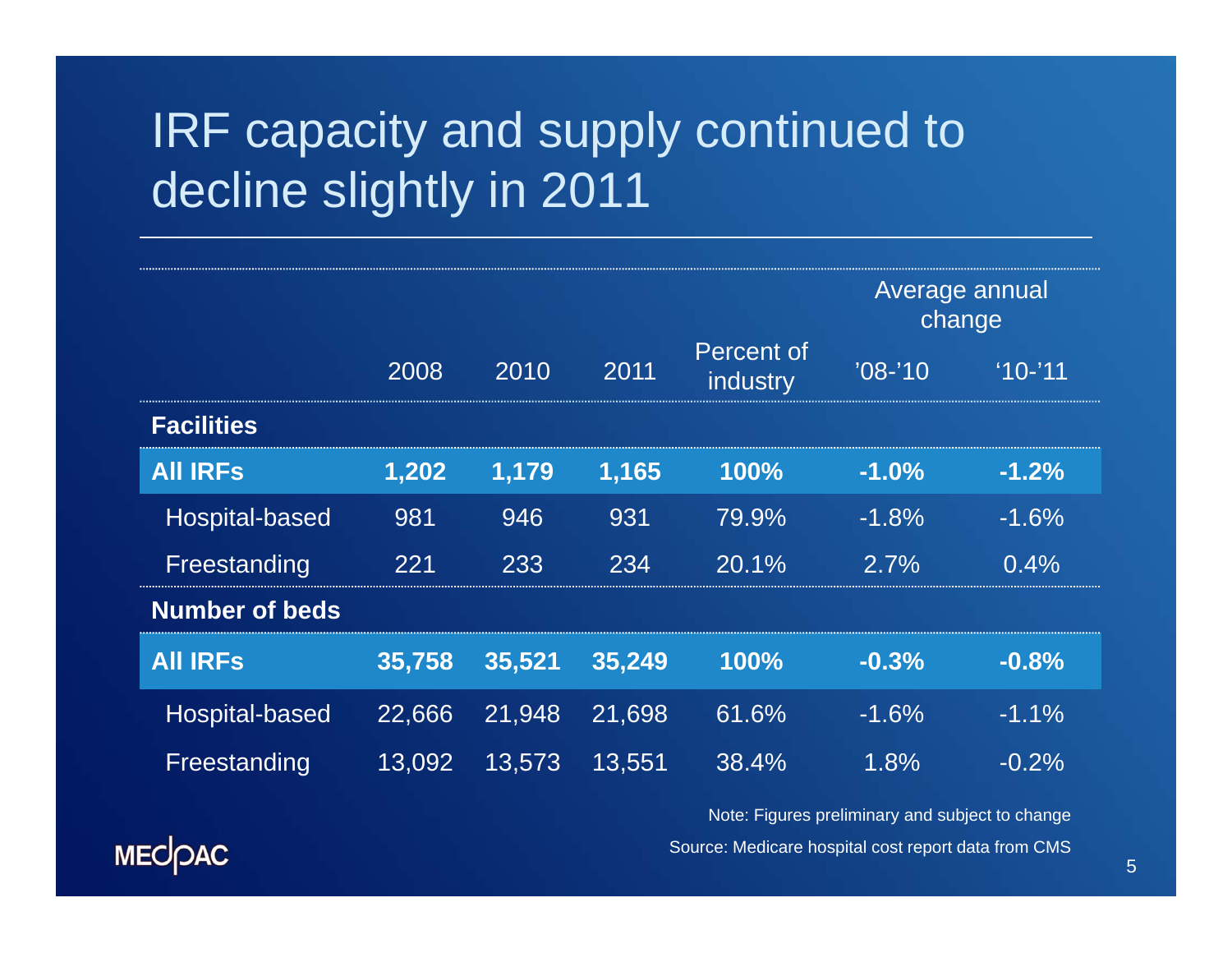#### Occupancy rates suggest capacity adequate to meet demand

|                        |       |       |       | Average annual change  |            |          |
|------------------------|-------|-------|-------|------------------------|------------|----------|
|                        | 2008  | 2010  | 2011  | Percent of<br>industry | $108 - 10$ | $'10-11$ |
| <b>Occupancy rates</b> |       |       |       |                        |            |          |
| <b>All IRFS</b>        | 62.1% | 62.4% | 63.3% | 100%                   | 0.2%       | 1.4%     |
| Hospital-based         | 59.8% | 59.4% | 59.8% | 79.9%                  | $-0.3%$    | 0.7%     |
| Freestanding           | 66.1% | 67.2% | 68.3% | 20.1%                  | 0.8%       | 1.6%     |
|                        |       |       |       |                        |            |          |
| Urban                  | 63.4% | 63.6% | 64.5% | 83.4%                  | 0.2%       | 1.4%     |
| <b>Rural</b>           | 49.4% | 49.7% | 49.6% | 16.6%                  | 0.3%       | $-0.2%$  |

Source: Medicare hospital cost report data from CMS Note: Figures preliminary and subject to change

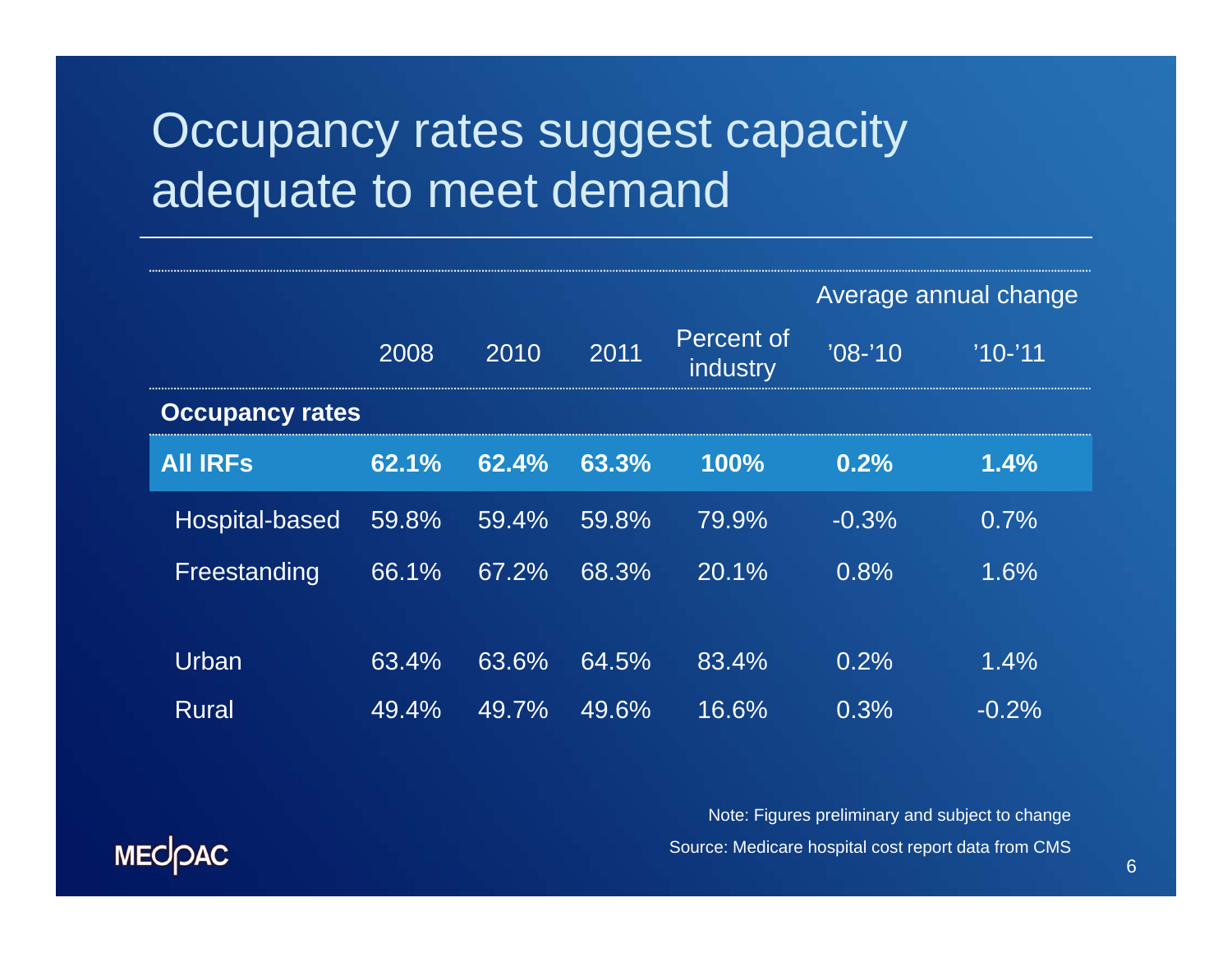## Volume and payment increasing

|                                         |          |          |          | Average annual change |         |  |
|-----------------------------------------|----------|----------|----------|-----------------------|---------|--|
|                                         | 2008     | 2010     | 2011     | $'08-'10$             | $10-11$ |  |
| <b>FFS</b><br>Spending<br>(\$ billions) | \$5.93   | \$6.14   | \$6.46   | $+1.7%$               | $+5.2%$ |  |
| Number of<br>cases                      | 356,000  | 359,000  | 371,288  | $+0.4%$               | $+3.3%$ |  |
| <b>Payment</b><br>per case              | \$16,646 | \$17,085 | \$17,398 | $+1.3%$               | 1.8%    |  |

Note: Figures preliminary and subject to change

Source: MedPAC analysis of Medicare MEDPAR from CMS (number of cases and payment per case)

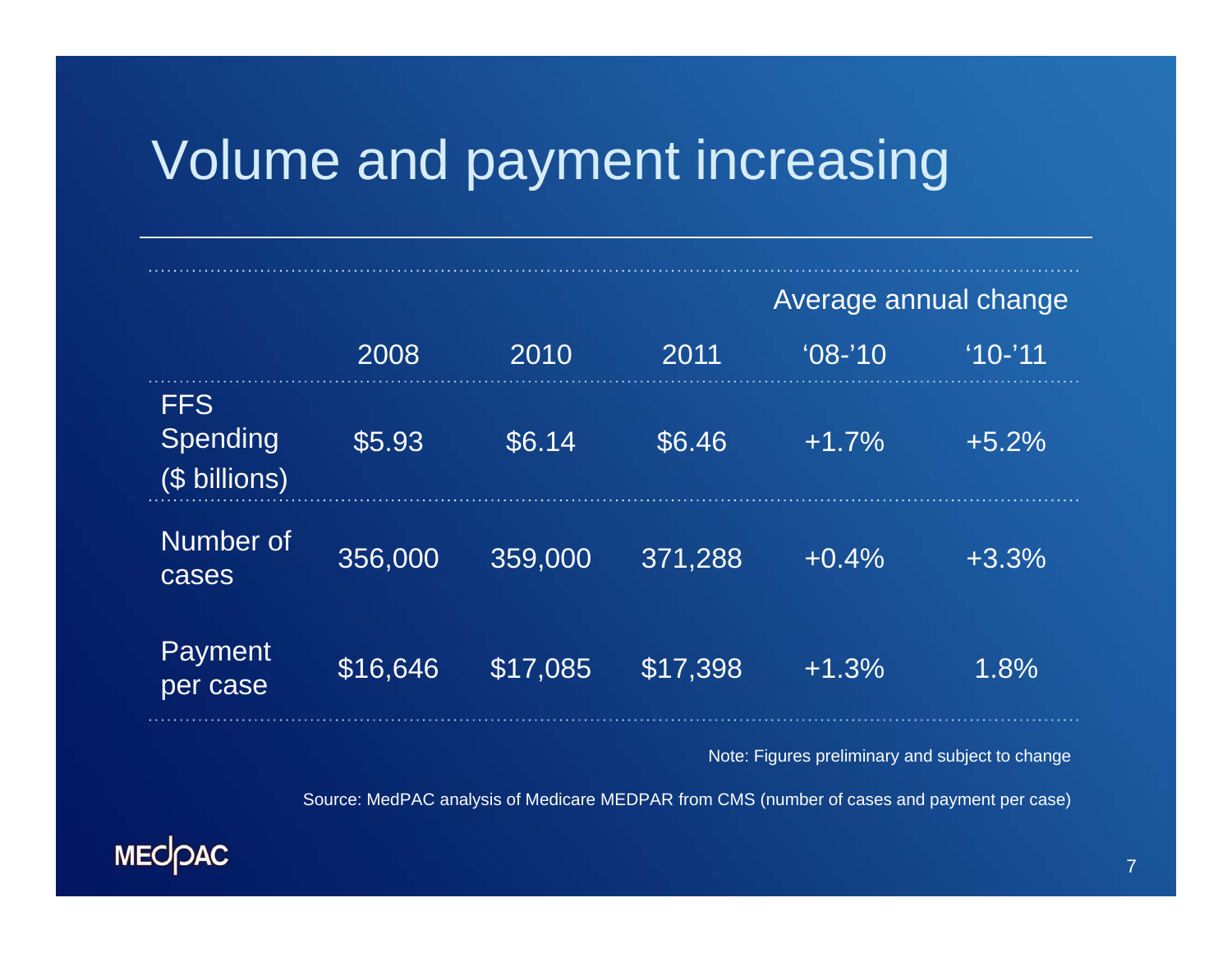# Quality of care: risk-adjusted measures show relative stability

|                                                                     | 2009  | 2010  |
|---------------------------------------------------------------------|-------|-------|
| FIM gain                                                            | 32.2  | 27.4  |
| Discharge to community                                              | 70.6% | 71.1% |
| SNF admission within 30 days after<br>discharge to community        | 3.6%  | 4.0%  |
| Discharge to acute care hospital                                    | 10.4% | 10.3% |
| Hospital readmission within 30 days<br>after discharge to community | 12.0% | 12.0% |

Note: Figures preliminary and subject to change. Estimates developed from risk-adjustment models. FIM gain (the difference between the Functional Independence Measure on the IRF-Patient Assessment Instrument between admission and discharge).



Source: RAND analysis of IRF-PAI, MedPAR, denominator file, and provider of services file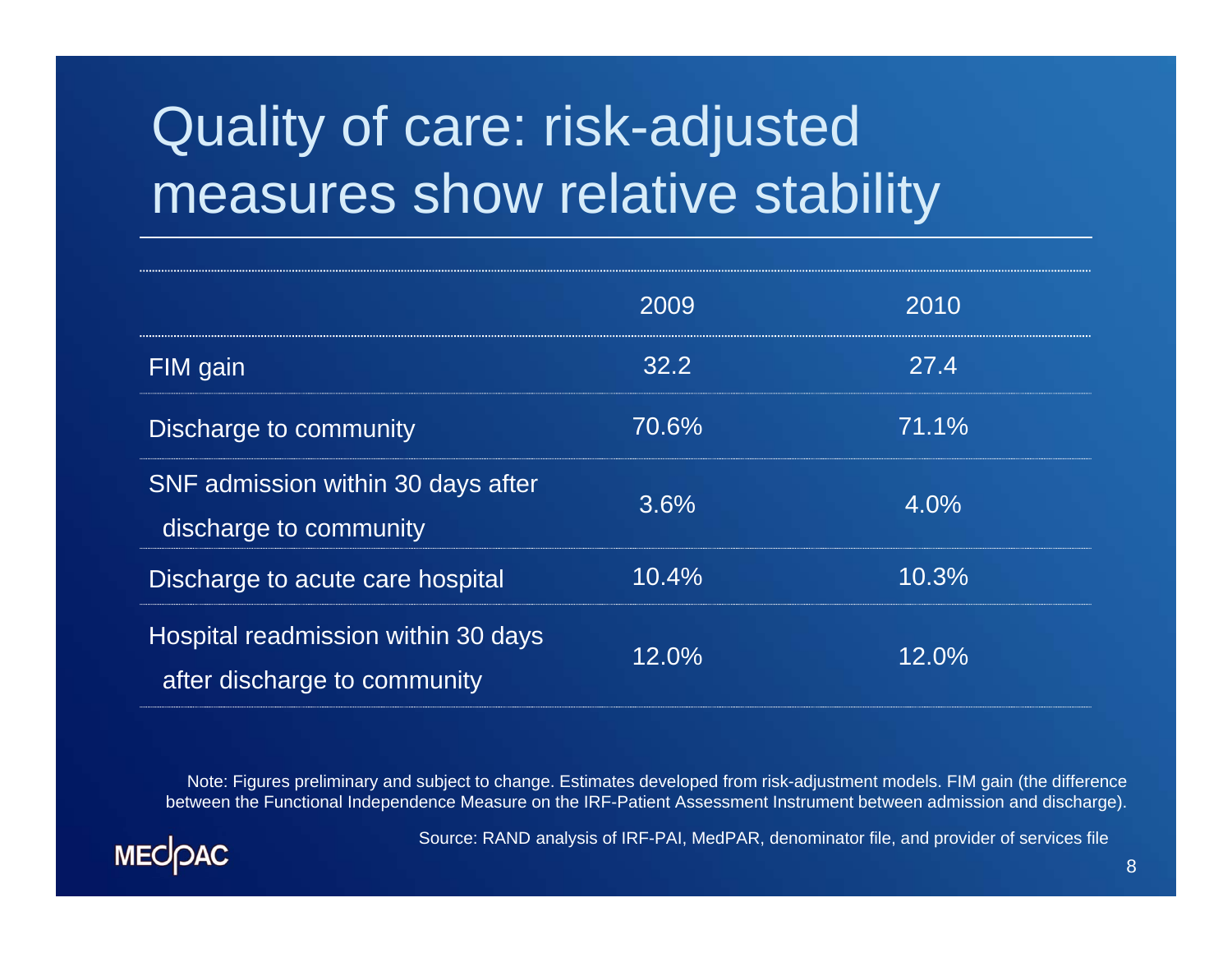#### Adequate access to capital

#### **- Hospital-based units**

- **EXTE: Access capital through their parent institutions:** hospitals maintain reasonable access to capital but are shifting capacity to outpatient
- **One major freestanding IRF chain Example 2 Ability to borrow increased, largely due to a** improving credit markets and the chain's strong operating performance

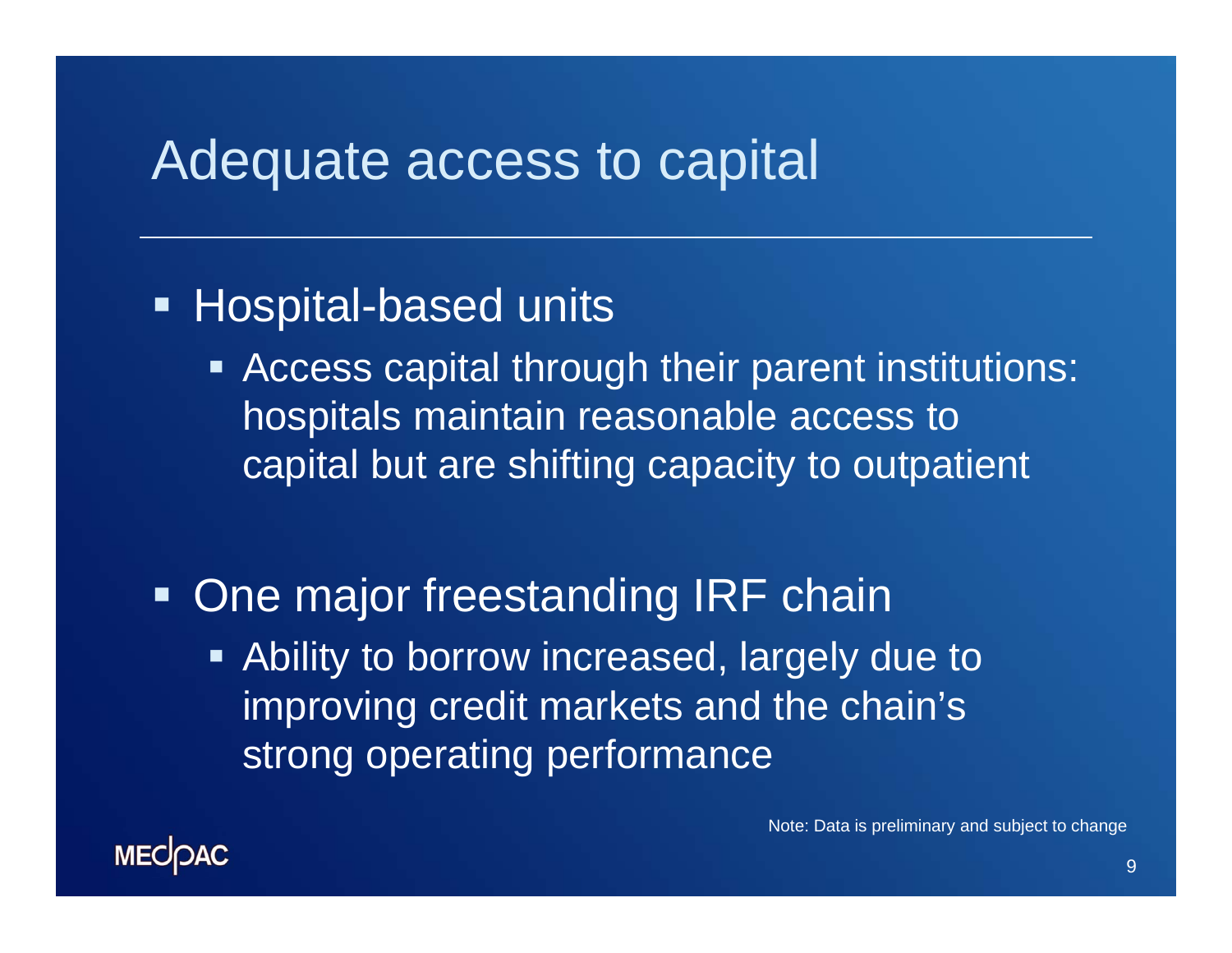# Medicare margins increased in 2011, but vary by type of facility

|                  | Percent of<br>industry | Percent of<br>spending | 2009  | 2010    | 2011    |
|------------------|------------------------|------------------------|-------|---------|---------|
| <b>Margins</b>   |                        |                        |       |         |         |
| <b>AII IRFS</b>  | 100%                   | 100%                   | 8.4%  | 8.7%    | 9.6%    |
|                  |                        |                        |       |         |         |
| Hospital-based   | 79.9%                  | 56.1%                  | 0.3%  | $-0.3%$ | $-0.8%$ |
| Freestanding     | 20.1%                  | 43.9%                  | 20.3% | 21.4%   | 22.9%   |
|                  |                        |                        |       |         |         |
| <b>Nonprofit</b> | 61.0%                  | 54.6%                  | 2.3%  | 2.0%    | 2.0%    |
| For-profit       | 25.2%                  | 35.7%                  | 19.0% | 19.7%   | 21.3%   |

Note: Figures preliminary and subject to change Source: MedPAC analysis of Medicare hospital cost reports from CMS

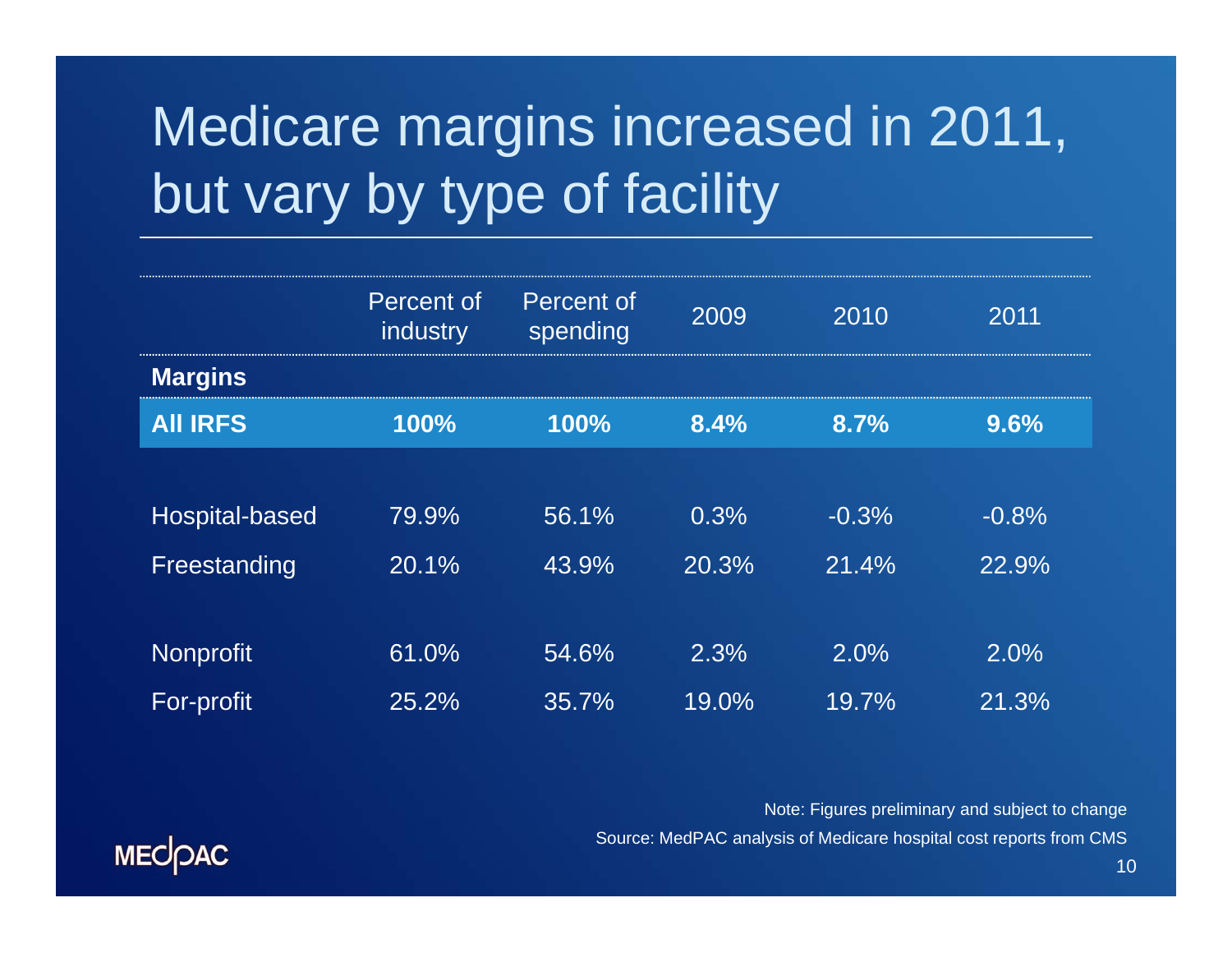# Hospital-based IRFs: factors that impact margins

- $\blacksquare$ 80% of facilities, but 55% of Medicare IRF discharges
- $\blacksquare$  Tend to be smaller with lower occupancy
	- 57% have fewer than 22 beds
- **Higher costs than freestanding IRFs** 
	- 30% higher direct costs per case; 11% higher indirect costs per case
- **EXTENCE Are able to cover their direct costs.** 
	- 2010 direct cost margin: 34.4%
- $\blacksquare$  Total acute hospital Medicare margins are 2.1 percentage points higher for acute hospitals with an IRF

Note: Data is preliminary and subject to change